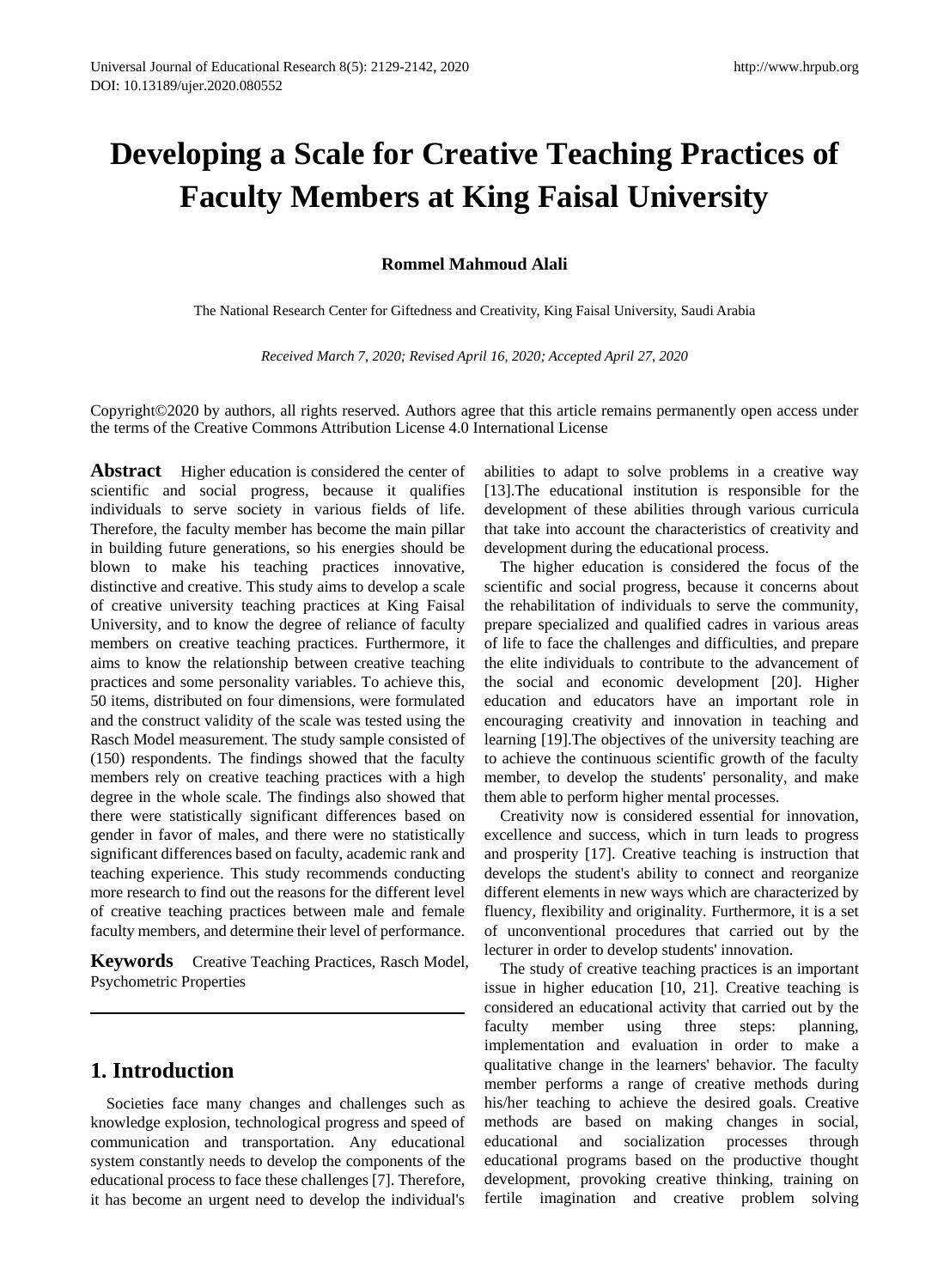[14].Creative teaching practices are those teaching methods and patterns of behavior practiced and preferred by the faculty member, and distinguish him/ her from others [1, 12]. Teaching practices should focus on creative and innovation [8, 9].

The creative faculty member can show excellence in work or performance, creativity and diversity in using teaching methods through the exploitation of his/her potentials. The faculty member plays a role as a central focus in developing the creative abilities of students through their interaction during the educational process. When the effective teaching becomes a part of the faculty member's life and behavior, this leads to creativity and inventiveness in their classrooms. The inclusion of creative teaching methods is essential to the faculty member, student and the learning environment [1, 6].

Creative planning for teaching is the educational activities carried out by the teacher and his students in order to develop their analytical, creative and practical thinking skills as well as attracting their attention and stimulating their motivation towards learning in various ways and methods. Creative teaching methods lead to the desired goal in the shortest time and effort; they motivate learners to positive actions, self-activity and effective participation in the lecture. Moreover, they stimulate their responses, encouraging them to teamwork and right thinking. The good use of educational aids can encourage learners and motivate them to be creative. This raises the level of classroom interaction that stimulates and develops creativity. Creative assessment is the assessment of learners' performance while carrying out valuable and meaningful tasks. It prepares learners for life; it is realistic because it requires solving real life problems [18, 3]. Therefore, this study aimed to develop a scale of creative university teaching practices at King Faisal University. Furthermore, the research questions in this article are: Is the developed scale valid and reliable to measure Teaching Practices of faculty members? To what extent the faculty members rely on creative teaching practices? Finally, is there any statistically significant differences in the level of creative teaching practices of faculty members according to gender, academic rank, teaching experience and faculties?

## **2. Literature Review**

Many studies aimed to identify creative teaching practices in all its dimensions [22, 1, 6, 3, 7, 22].The study by Mofreh et al. [16]; Mofreh et al. [15]; Alaswed [3]; Abboud and Ibrahim [1]; Wieman and Gilbert [22]and Zamar [23] have constructed and developed scales of the creative practices of university professors, lecturers, and teachers, then verified from psychometric properties. The results of these studies showed that the scales have good psychometric properties for measuring teaching practices of university professors. Morais et al. [17] conducted a study about students assessing the presence of creativity in teaching practices for teachers. The results showed that there is an interaction among students to take care of their learning and encourage new ideas. Wieman and Gilbert's study [22] aimed to create a description for a comprehensive instrument of teaching practices in mathematics and science. The findings showed that the instrument gives a high degree of discrimination, and effective in increasing the use of teaching practices. The study conducted by Mofreh et al. [16] aimed to develop a scale for lecturer teaching practices, psychometric properties of scale which was verified using Rasch model analysis. Ibrahim [12] conducted a study that aimed to show the effect of a program in multiple intelligences for science teachers on developing creative teaching skills and problem-solving skills among students. The results indicated a significant correlation between creative teaching skills and multiple intelligences. The study by Zamar [23] aimed to know the degree of reliance of the university professor on teaching practice. The findings revealed that the university professor is highly dependent on creative teaching methods, and moderate degree on educational aids and creative assessment. Abboud and Ibrahim (2012) conducted a study which aimed at knowing and revealing teaching practices of faculty members in the light of humanization of education. The results showed that the level of mastery of faculty members for teaching practices was low.

The study by Alaswed (2013) aimed to know the relationship between the university professor creative teaching practices and some of personality variables. The results showed that the level of mastery of faculty members for teaching practices was low. Alzanad and Shatnawi [7] conducted a study that aimed to determine creative teaching skills for vocational education teachers, and identify he degree of their practice of these skills.The results indicated that the degree of teachers practicing creative teaching skills is acceptable. Al-Lami and Lefta [6] conducted a study which aimed to know the skills of the effective teaching in universities that are achieved, and there are differences in this achievement based to some variables. The results showed there was weakness in the effective teaching practices performance.

#### **3. Rasch Model Analysis (RM)**

RM (one-parameter model) is one of the most common models in the design and construction of educational and psychological tests and scales. It is interested in determining the location of the item on the grading of difficulty of all scale items in addition to his interest in scaling the individual's ability levels in a scale. It provides objective measurement requirements. It does not require performing complex mathematical operations. The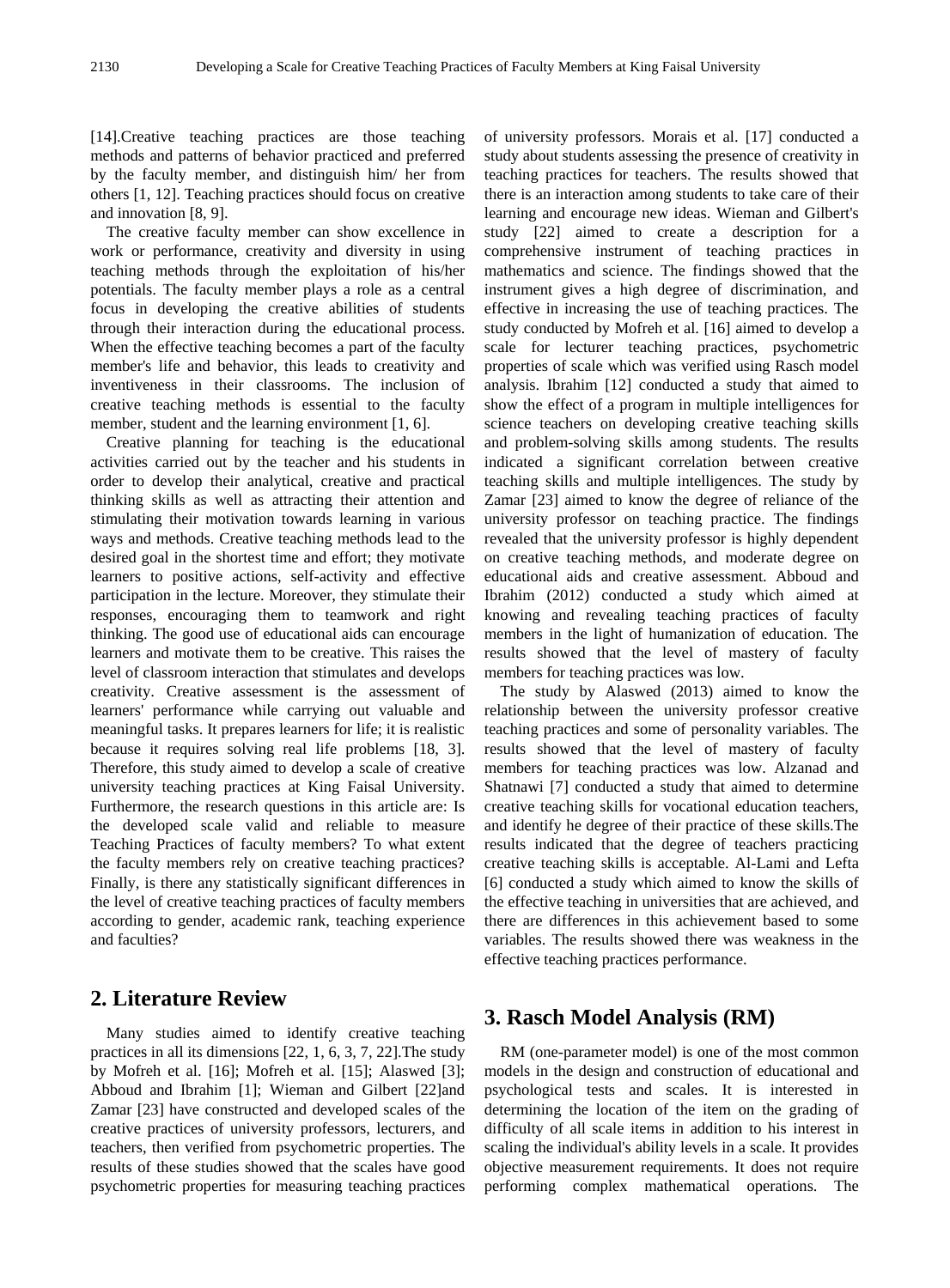probability of a correct response can be estimated by only two parameters: item difficulty and individual ability; regardless of the sample size and the number of scale items [2, 5]. To verify the validity of the tool, item and person map, item and person separation, item polarity, misfit and infit items and dimensionality and scale calibration should be ensured [15].

#### **4. Methodology**

A quantitative descriptive survey approach is used in this study. The population comprised of all faculty members at King Faisal University during the academic year 2019/2020. King Faisal University has been specifically chosen from KSA. the total number 250 faculty members participating in the scale. A scale was developed to measure teaching practices of faculty members. The developed scale comprised of 4 constructs which are: a creative planning for teaching (CPT) that includes 10 items, creative teaching methods and strategies (CTMS) that include 13 items, a creative

presenting for teaching (CPFT) which includes 14 items, and the comprehensive assessment (CA) that includes 13 items.

In this study, the Rasch Model analysis is used to test the psychometric properties (validity and reliability) of the developed scale as a measurable scale for measuring the teaching practices of faculty members.

#### **5. Findings**

In this study, the research questions were answered using the Rasch Model analysis and SPSS. After responding to the scale, the data were analyzed using Winsteps version 3.9 to answer the first question. The following summary of Rasch Model analysis findings to test the validity and reliability.

#### **5.1. Validity Analysis**

The first step is to test the validity based on items polarity and fit analysis of scale as follow in table1 below.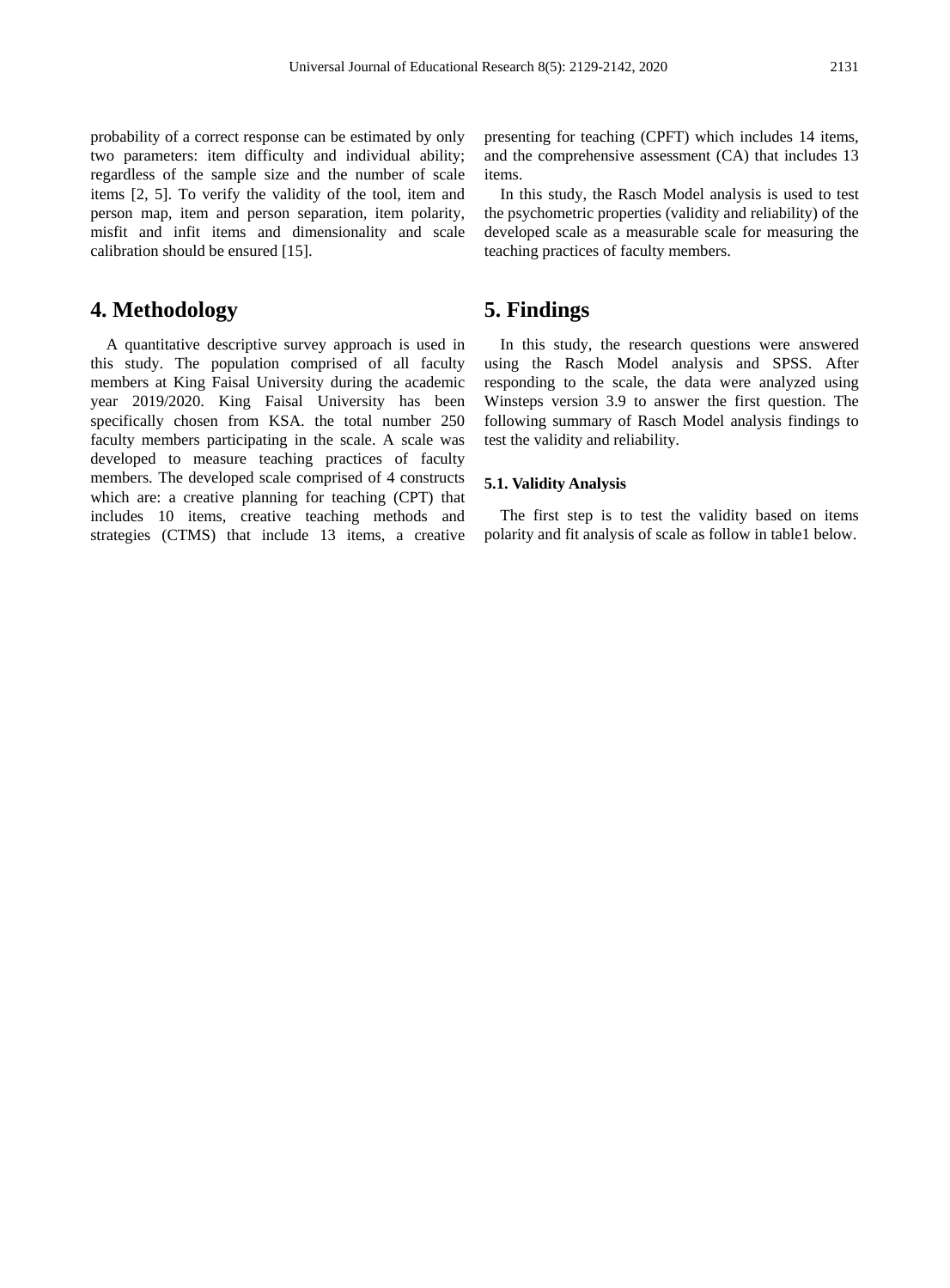| Entry<br>No      | Total<br>score | Count | Measure | Model<br>S.E |      | Infit<br>MNSQ ZSTD |      | outfit<br><b>MNSQ</b><br><b>ZSTD</b> |     | Pt-measure<br><b>CORR EXP</b> | Exact<br>OBS% | Match<br>EXP% | items               |
|------------------|----------------|-------|---------|--------------|------|--------------------|------|--------------------------------------|-----|-------------------------------|---------------|---------------|---------------------|
| 15               | 272            | 50    | .67     | .27          | 1.47 | 1.7                | 3.67 | 4.1                                  | .65 | .78                           | 64.2          | 64.5          | T <sub>5</sub>      |
| 20               | 270            | 50    | $-37$   | .28          | 1.39 | 1.7                | 2.19 | 3.1                                  | .65 | .74                           | 62.4          | 66.9          | T10                 |
| 16               | 161            | 50    | .15     | .27          | 1.43 | 1.8                | 2.71 | 6.1                                  | .66 | .76                           | 60.0          | 62.7          | T <sub>6</sub>      |
| 36               | 271            | 50    | .21     | .28          | 1.44 | 1.1                | 2.24 | 1.9                                  | .67 | .76                           | 65.4          | 62.7          | I13                 |
| 22               | 213            | 50    | 1.32    | .29          | 1.37 | 1.6                | 1.94 | 1.4                                  | .67 | .74                           | 57.3          | 66.5          | T <sub>12</sub>     |
| 13               | 257            | 50    | $-.23$  | .27          | 1.30 | 1.4                | 1.81 | 2.6                                  | .68 | .75                           | 64.0          | 69.3          | T <sub>3</sub>      |
| 12               | 203            | 50    | $-.38$  | .27          | 1.33 | 1.5                | 1.77 | .4                                   | .69 | .73                           | 63.0          | 60.6          | $\operatorname{T2}$ |
| 46               | 264            | 50    | $-.27$  | .28          | 1.33 | 1.5                | 1.51 | 1.3                                  | .70 | .75                           | 65.5          | 70.4          | A9                  |
| $\mathfrak z$    | 181            | 50    | .13     | .26          | 1.37 | 1.6                | 1.60 | 1.5                                  | .70 | .79                           | 69.1          | 68.1          | H <sub>3</sub>      |
| 14               | 217            | 50    | .71     | .28          | 1.47 | 1.2                | 1.57 | 2.2                                  | .70 | .70                           | 68.2          | 67.8          | T <sub>4</sub>      |
| 32               | 217            | 50    | .00     | .25          | 1.04 | $\cdot$ 3          | 1.43 | $\boldsymbol{0}$                     | .70 | .75                           | 54.9          | 67.8          | I9                  |
| 41               | 248            | 50    | $-.34$  | .29          | 1.12 | .6                 | 1.34 | 2.9                                  | .70 | .73                           | 65.5          | 69.4          | A4                  |
| 38               | 211            | 50    | $-31$   | .28          | .99  | $\cdot$            | 1.30 | $-.2$                                | .71 | .78                           | 60.9          | 65.5          | A1                  |
| 1                | 223            | 50    | .50     | .33          | 1.06 | $\cdot$ 3          | 1.30 | $\cdot$                              | .72 | .74                           | 68.2          | 67.7          | H1                  |
| $\boldsymbol{2}$ | 184            | 50    | 1.53    | .30          | 1.29 | 1.1                | 1.31 | .6                                   | .72 | .76                           | 64.5          | 67.3          | H2                  |
| 25               | 210            | 50    | $-.38$  | .27          | 1.04 | .3                 | 1.26 | $\cdot$                              | .72 | .76                           | 62.7          | 65.0          | I2                  |
| 43               | 271            | 50    | $-.63$  | .26          | .98  | .0                 | 1.26 | $-.6$                                | .73 | .74                           | 72.7          | 62.7          | A <sub>6</sub>      |
| 6                | 271            | 50    | $-.69$  | .26          | .98  | $\boldsymbol{0}$   | 1.25 | .6                                   | .73 | .75                           | 72.7          | 62.7          | H <sub>6</sub>      |
| 21               | 205            | 50    | .31     | .27          | 1.17 | 1.2                | 1.11 | .6                                   | .73 | .73                           | 76.4          | 61.9          | T11                 |
| 40               | 215            | 50    | $-.26$  | .31          | 1.15 | $.5\,$             | 1.06 | $\cdot$ 3                            | .73 | .75                           | 68.2          | 67.3          | A3                  |
| 42               | 274            | 50    | $-0.06$ | .28          | 1.02 | $\cdot$            | 1.11 | $-.5$                                | .73 | .79                           | 68.2          | 68.2          | A5                  |
| 28               | 263            | 50    | $-.22$  | .28          | 1.02 | $-.4$              | .83  | $-.3$                                | .74 | .70                           | 78.2          | 78.8          | I <sub>5</sub>      |
| 10               | 238            | 50    | $-84$   | .27          | 1.05 | $-.6$              | .65  | $-.8$                                | .75 | .75                           | 64.5          | 69.2          | H10                 |
| $5\,$            | 247            | 50    | $-.33$  | .26          | .95  | 1.1                | 1.11 | $.5\,$                               | .75 | .73                           | 66.4          | 70.4          | H <sub>5</sub>      |
| 45               | 128            | 50    | .47     | .26          | .92  | $\cdot$            | 1.07 | $\cdot$ 3                            | .76 | .78                           | 72.7          | 64.5          | $\rm A8$            |
| $\tau$           | 272            | 50    | $-46$   | .29          | .93  | $-3$               | .58  | $-.6$                                | .76 | .74                           | 64.5          | 74.0          | H7                  |
| 48               | 260            | 50    | $-46$   | .29          | .88  | $-.3$              | .76  | $-.4$                                | .76 | .76                           | 76.4          | 72.4          | A11                 |
| 27               | 259            | 50    | .06     | .31          | .88  | $.0\,$             | .86  | $-.7$                                | .77 | .76                           | 76.4          | 68.2          | I4                  |
| 26               | 274            | 50    | $-.26$  | .30          | .87  | $-3$               | .99  | $-.7$                                | .77 | .74                           | 98.2          | 63.0          | I3                  |
| 8                | 233            | 50    | $-32$   | .30          | .81  | $-.4$              | .89  | $-1.2$                               | .77 | .75                           | 67.3          | 68.3          | H8                  |
| 49               | 198            | 50    | $-.32$  | .26          | .79  | $-.4$              | .80  | $-1.0$                               | .77 | .73                           | 60.0          | 60.6          | A12                 |
| 23               | 203            | 50    | $-.63$  | .26          | .79  | $-1.0$             | .76  | $-1.2$                               | .77 | .75                           | 61.8          | 65.4          | T13                 |
| 47               | 229            | 50    | $-.63$  | .27          | .79  | $-1.0$             | .72  | $-1.4$                               | .78 | .79                           | 72.7          | 62.7          | A10                 |
| 9                | 206            | 50    | $-.23$  | .27          | .75  | $-.7$              | .77  | $-.7$                                | .78 | .70                           | 70.9          | 68.3          | H9                  |
| 50               | 239            | 50    | $-.23$  | .26          | .68  | $^{\circ}.7$       | .66  | $-.7$                                | .78 | .75                           | 61.8          | 77.0          | A13                 |
| 33               | 183            | 50    | .13     | .27          | .62  | $-.3$              | .67  | $-.6$                                | .78 | .73                           | 61.8          | 74.8          | $I10$               |
| 44               | 230            | 50    | .22     | .28          | .67  | $-.1$              | .65  | $-.6$                                | .78 | .78                           | 74.5          | 79.2          | A7                  |
| 17               | 201            | 50    | 1.00    | .27          | .63  | $-1.7$             | .62  | $-1.1$                               | .78 | .74                           | 60.0          | 62.2          | T7                  |
| 31               | 234            | 50    | $-.02$  | .26          | .76  | $-1.7$             | .72  | $-.8$                                | .78 | .76                           | 76.4          | 62.7          | I8                  |
| 18               | 206            | 50    | .13     | .26          | .67  | $-1.6$             | 1.01 | $\cdot$                              | .79 | .76                           | 74.5          | 68.0          | T8                  |
| 39               | 219            | 50    | .80     | .30          | .66  | $-17$              | .53  | $-1.4$                               | .79 | .74                           | 94.5          | 62.2          | A2                  |
| 30               | 165            | 50    | .22     | .27          | .84  | $-.7$              | .76  | $-.8$                                | .80 | .75                           | 62.2          | 67.7          | I7                  |
| 4                | 223            | 50    | .25     | .28          | .85  | $-6$               | .76  | $-.9$                                | .80 | .73                           | 71.5          | 62.7          | H <sub>4</sub>      |
| 35               | 166            | 50    | .45     | .25          | .68  | $-1.6$             | .53  | $-1.5$                               | .80 | .75                           | 73.2          | 62.1          | I12                 |
| 29               | 219            | 50    | $-.02$  | .27          | .60  | $-2.0$             | .57  | $-1.4$                               | .80 | .79                           | 77.2          | 68.0          | I6                  |
| 37               | 207            | 50    | $-.19$  | .29          | .75  | $-1.2$             | .66  | $-1.3$                               | .81 | .70                           | 80.0          | 68.1          | <b>I14</b>          |
| 11               | 208            | 50    | $-.25$  | .28          | .67  | $-1.7$             | .59  | $-1.5$                               | .81 | .75                           | 73.3          | 67.3          | T1                  |
| 19               | 215            | 50    | .73     | .32          | .61  | $-1.9$             | .52  | $-1.7$                               | .82 | .73                           | 82.2          | 73.5          | T <sub>9</sub>      |
| 34               | 202            | 50    | $-36$   | .26          | .68  | $-1.4$             | .53  | $-2.0$                               | .82 | .78                           | 77.8          | 65.7          | I11                 |
| 24               | 210            | 50    | $-.32$  | .30          | .58  | $-1.8$             | .55  | $-1.8$                               | .83 | .74                           | 82.2          | 71.0          | Ι1                  |

**Table 1.** Item fit analysis for creative teaching practices of faculty members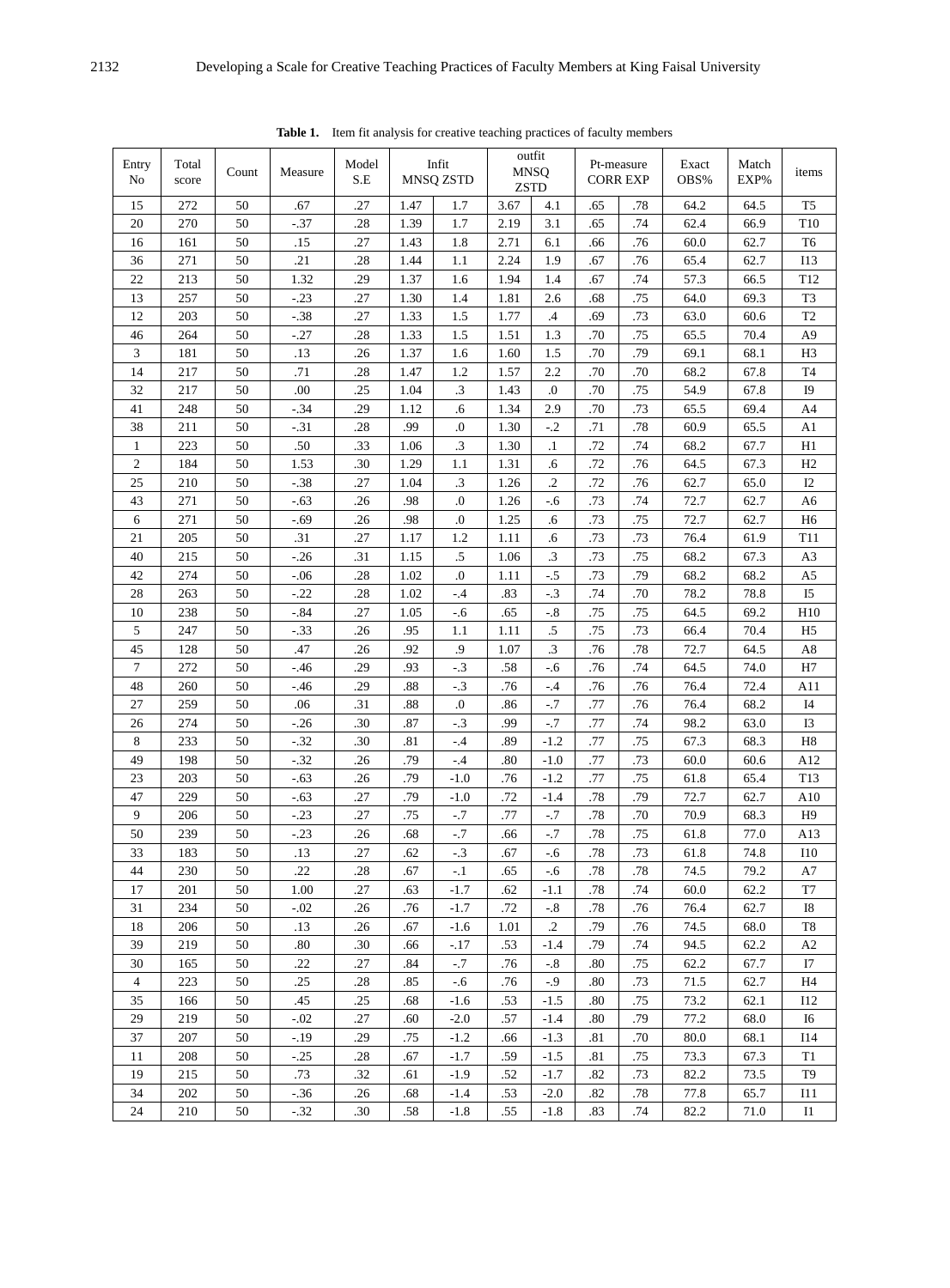To find construct validity, first the item polarity or point measure correlation (PTMEA Corr.) should be detected. According to Rasch model the values of PTMEA are appropriate for construct validity because it lies within  $0.2 \ll x \ll 1$  [15]. Second, the value of mean square (MNSQ) should be determined. According to Rasch model the values are appropriate for construct validity because it lies within  $0.5 \ll 1.5$  [15]. Third, the standardized fit statistic (Zstd) should also be determined. The (Zstd) value is acceptable because it lies within  $-2 < ZSTD < +2$ .

"Curves showing how probable the observation of each category for measures is relative to the item measure"[24]. Table 2 and Figure 1 below show the most frequent answer was the scale of respondents ranking 4 which 23

(51 %). The next scale grading was scale 5 of 17 (38%). The lower grading scale was scale 3 with 5(11%) respondents. Category 1 and 2 are incidental zero or they have been omitted because they are only observed in extreme scores. In general, respondents' choices were based on questionnaire items according to5-point Likert scale: (3) Moderate; (4) High; (5) very High. At most, one or two respondents chose (1) Very Low and (2) Low. Figure 1 illustrates that"the category curves in expected succession of "hills". That is, the step calibrations become more positive as the category values advance. Despite the fact that 5- category rating scale structure was intended primarily, in reality merely three categories functioned properly"[25].

**Table 2.** Item fit analysis for creative teaching practices of faculty members

|          |          |          |        | . .         |             |             |           |
|----------|----------|----------|--------|-------------|-------------|-------------|-----------|
| Category | Observed | Observed | Sample | Infit       | Outfit      | Structure   | Category  |
| Lable    | Count %  | Average  | Expect | <b>MNSO</b> | <b>MNSO</b> | Calibration | Measure   |
|          |          | $-.66$   | $-.88$ | .96         | .93         | None        | $(-2.55)$ |
| 4        | 23<br>51 | .90      | .96    | 1.20        | .99         | $-1.94$     | .50       |
|          | 17<br>38 | 3.63     | 3.62   | 1.05        | 1.06        | 1.94        | 3.55      |

CATEGORY PROBABILITIES: MODES - Structure measures at intersections



Figure 1. The summary of the category structure of creative teaching practices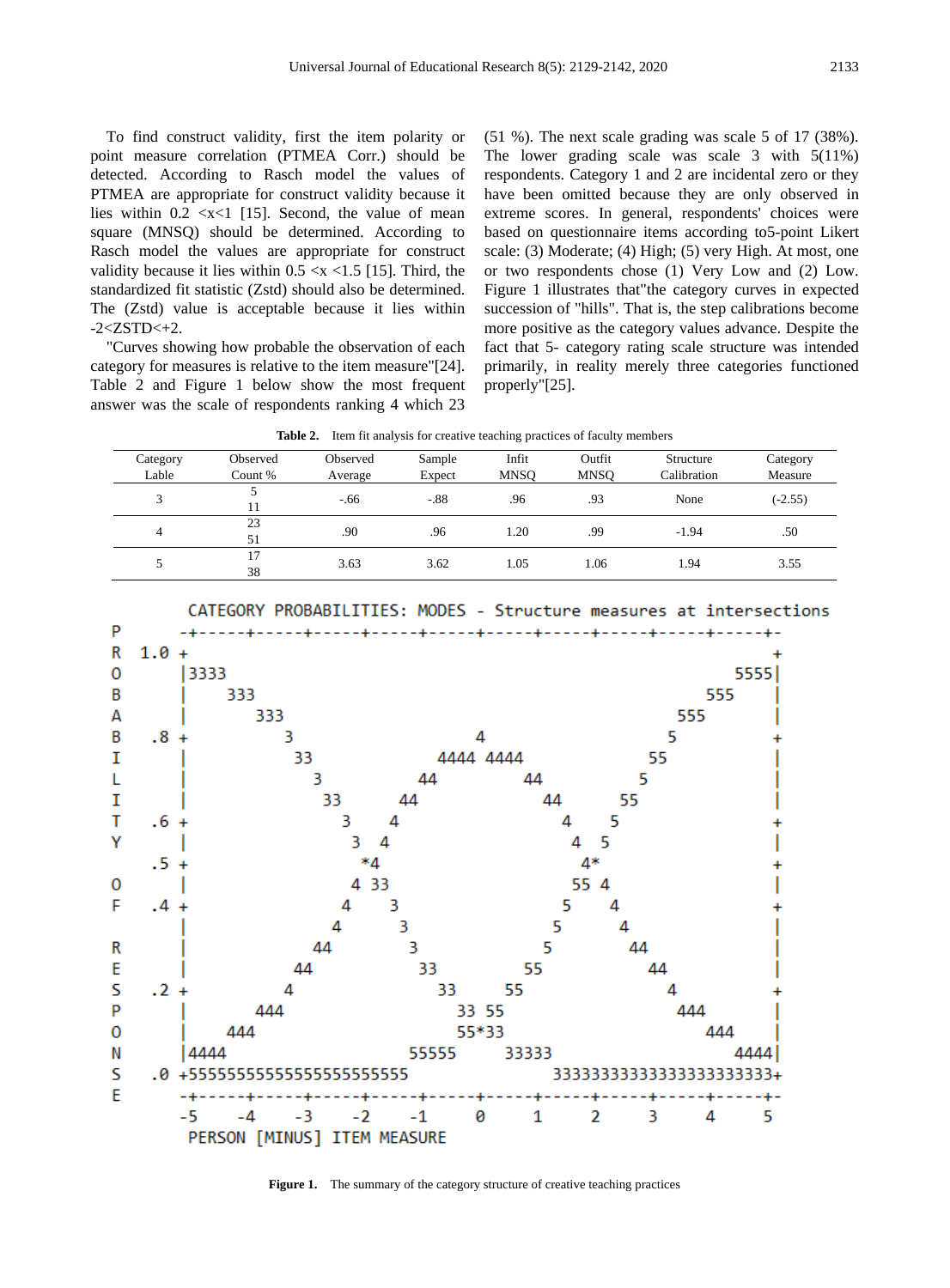|                                      |       | Empirical |       | Modeled |
|--------------------------------------|-------|-----------|-------|---------|
| Total raw variance in observations   | 124.1 |           | 100%  | 100%    |
| Raw variance explained by measures   | 74.1  |           | 59.7% | 59.3%   |
| Raw variance explained by persons    | 49.2  |           | 39.6% | 39.3%   |
| Raw Variance explained by items      | 25.0  |           | 20.1% | 20.0%   |
| Raw unexplained variance (total)     | 50.0  | 40.3%     | 100%  | 40.7%   |
| Unexplained variance in 1st contrast | 5.4   | 4.4%      | 10.8% |         |
| Unexplained variance in 2nd contrast | 4.8   | 3.8%      | 9.5%  |         |
| Unexplained variance in 3rd contrast | 4.1   | 3.3%      | 8.1%  |         |
| Unexplained variance in 4th contrast | 3.0   | 2.4%      | 6.0%  |         |
| Unexplained variance in 5th contrast | 2.8   | 2.3%      | 5.6%  |         |

**Table 3.** Item dimensionality of creative teaching practices scale

**Table 4.** Person separation and reliability for creative teaching practices scale

|                    | Score |       | Measure | Error | Infit       |             | Outfit      |                 |
|--------------------|-------|-------|---------|-------|-------------|-------------|-------------|-----------------|
|                    |       | Count |         |       | <b>IMSQ</b> | <b>ZSTD</b> | <b>IMSQ</b> | <b>ZSTD</b>     |
| Mean               | 208.1 | 50.0  | 2.37    | .46   | 1.09        | $-.5$       | 1.04        | .0 <sub>l</sub> |
| S.D                | 32.9  | .0    | 2.18    | .15   | .69         | 3.4         | .30         | 3.2             |
| Real rmse          | 0.4   |       |         |       |             |             |             |                 |
| Adj. sd            | 2.14  |       |         |       |             |             |             |                 |
| Separation         | 5.36  |       |         |       |             |             |             |                 |
| Person reliability | .97   |       |         |       |             |             |             |                 |

| Table 5. Item separation and reliability for creative teaching practices scale |  |  |  |
|--------------------------------------------------------------------------------|--|--|--|
|                                                                                |  |  |  |

|                  | Score | Count   | Measure | Error | Infit       |             | Outfit      |             |
|------------------|-------|---------|---------|-------|-------------|-------------|-------------|-------------|
|                  |       |         |         |       | <b>IMSQ</b> | <b>ZSTD</b> | <b>IMSQ</b> | <b>ZSTD</b> |
| Mean             | 208.1 | 50.0    | .00     | .28   | 1.00        | $\cdot$     | 1.07        | $\cdot$ 1   |
| S.D              | 4.1   | $\cdot$ | .50     | .02   | .28         | 1.2         | .66         | 1.6         |
| Real rmse        | .29   |         |         |       |             |             |             |             |
| Adj. sd          | .41   |         |         |       |             |             |             |             |
| Separation       | 2.39  |         |         |       |             |             |             |             |
| Item reliability | .69   |         |         |       |             |             |             |             |
|                  |       |         |         |       |             |             |             |             |

In addition to the above, to ensure the content and construct validity, the dimensionality must be determined. Table 3 shows item dimensionality of creative teaching practices. To achieve one dimension and one direction, the raw variance explained by measures should be more than 40% and unexplained variance in 1st contrast less than 15 [15, 16].Therefore, dimensionality data results are appropriate to Rasch model.

#### **5.2. Reliability Analysis**

To verify the reliability based on Rasch model, person and item reliability and person and item separation should be examined. The standard for accepting reliability should be more than 0.50 and separation should be more than 2. As shown in Tables 4 and 5, the values of person and item

reliability are 0.97 and 0.69 respectively; the values of separation are 5.36 and 2.39 respectively. Therefore, the person and item reliability of creative teaching practices scale are acceptable and appropriate according to Rasch model.

From the above, we conclude that the scale has high validity and reliability, which enables it to be used effectively and efficiently.

As for the second question, which is, to what extent the faculty members rely on creative teaching practices? The means, rank, percentages and practice (reliance) degree of the faculty members responses were extracted.

Rubric has been prepared for each item to judge the scale use of the following equation: (the highest value of the alternative-minimum alternative)/number of levels;  $(5-1)/5 = 0.80$ , so the levels as follows: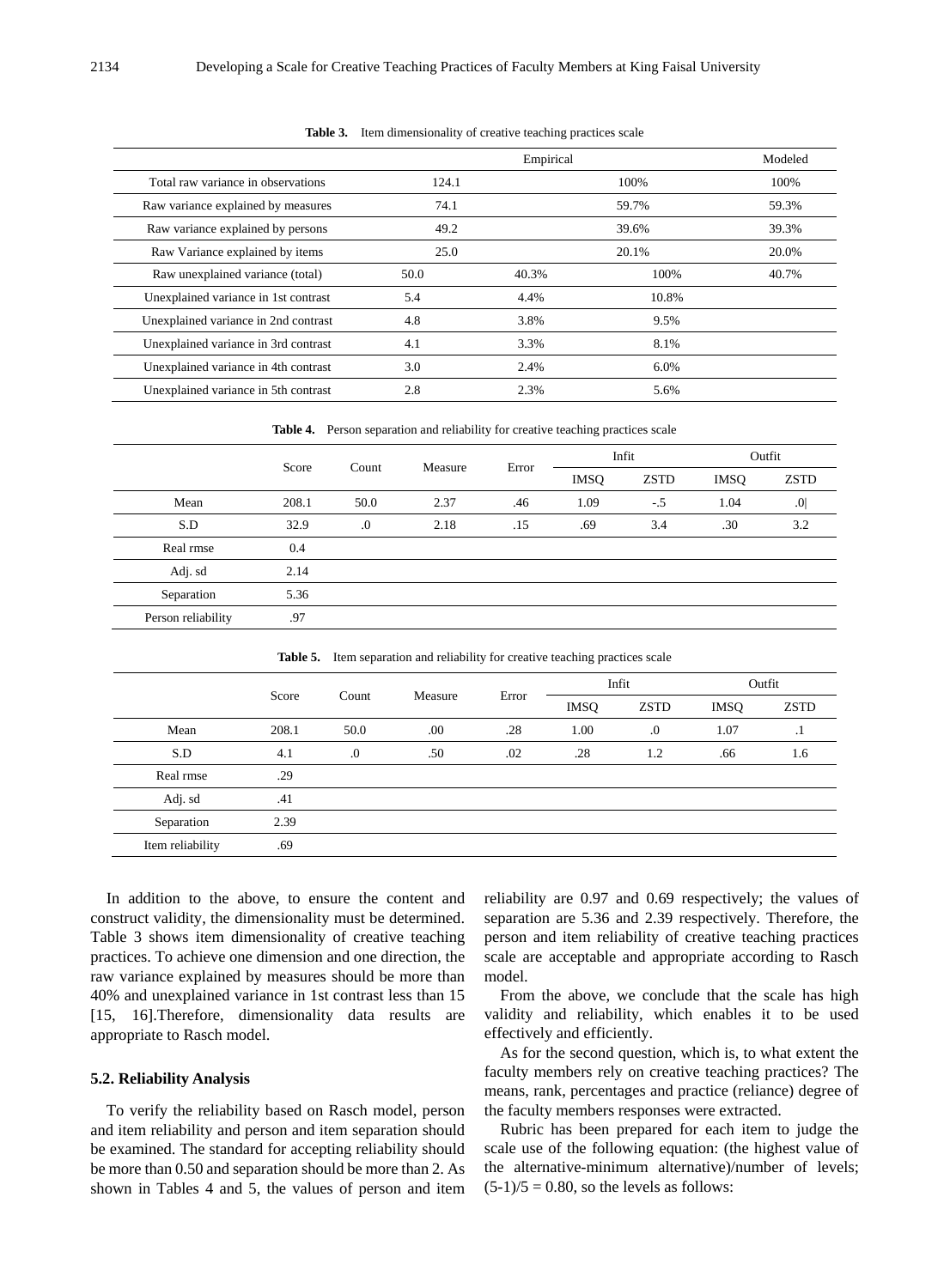| Range         | Practice (reliance) Degree |  |  |
|---------------|----------------------------|--|--|
| $1.0 - 1.8$   | Very low                   |  |  |
| $1.81 - 2.6$  | Low                        |  |  |
| $2.61 - 3.41$ | Medium                     |  |  |
| $3.42 - 4.22$ | High                       |  |  |
| $4.23 - 5.0$  | Very high                  |  |  |

Table 6 shows the means, standard deviation, rank, practice (reliance) degree and percentages for creative teaching practices of faculty members in the whole scale.

Table 6 showed that the items scores in (CA) had mean of (4.19). The items scores in (CPT) dimension had mean

of (4.17). While the items scores in (CPFT) dimension had mean of (4.17). Finally, the items scores in (CTMS) dimension had mean of (4.13). The (CA) dimension ranked first, followed by the (CPT) dimension then (CPFT) and finally the (CTMS) dimension. In general, the mean of whole scale indicated a high practice degree. This means that the faculty member relies first on a comprehensive assessment (CA) significantly that reached a satisfactory level, followed by the (CPT), then (CPFT) and finally the (CTMS) dimension. Moreover, in the appendix there are details about the degree to which a faculty member relies on each item of the scale.

**Table 6.** The means, standard deviation, rank, practice (reliance) degree and percentages for creative teaching practices of faculty members in the whole scale

| Rank            | Dimension                                       | Mean | Percentage | Practice (reliance degree) |
|-----------------|-------------------------------------------------|------|------------|----------------------------|
|                 | Creative Planning for Teaching (CPT)            | 4.17 | 83%        | high                       |
| 4               | Creative Teaching Methods and Strategies (CTMS) | 4.14 | 83%        | high                       |
|                 | Creative Presenting for Teaching (CPFT)         | 4.15 | 83%        | high                       |
|                 | The Comprehensive Assessment (CA)               | 4.19 | 84%        | high                       |
| Overall average |                                                 | 4.16 | 83%        |                            |

| Variables and Dimensions |                  |            | No. | Mean | S. D. | T value | Sig.  |
|--------------------------|------------------|------------|-----|------|-------|---------|-------|
|                          | <b>CPT</b>       | Male       | 108 | 4.27 | 0.63  | 2.87    | 0.005 |
|                          |                  | Female     | 42  | 3.92 | 0.72  |         |       |
|                          |                  | Male       | 108 | 4.20 | 0.64  |         |       |
|                          | <b>CTMS</b>      | Female     | 42  | 3.99 | 0.69  | 1.77    | 0.079 |
| Gender                   | <b>CPFT</b>      | Male       | 108 | 4.21 | 0.70  | 1.62    | 0.109 |
|                          |                  | Female     | 42  | 4.00 | 0.75  |         |       |
|                          | CA               | Male       | 108 | 4.24 | 0.64  | 1.77    | 0.079 |
|                          |                  | Female     | 42  | 4.03 | 0.68  |         |       |
|                          | Whole dimensions | Male       | 108 | 4.23 | 0.63  | 2.05    | 0.042 |
|                          |                  | Female     | 42  | 3.98 | 0.70  |         |       |
|                          | <b>CPT</b>       | Humanity   | 108 | 4.23 | .706  | 1.69    | 0.069 |
|                          |                  | Scientific | 42  | 4.02 | .576  |         |       |
|                          |                  | Humanity   | 108 | 4.22 | .659  | 2.37    | 0.016 |
|                          | <b>CTMS</b>      | Scientific | 42  | 3.94 | .607  |         |       |
| Faculty                  | <b>CPFT</b>      | Humanity   | 108 | 4.21 | .755  | 1.56    | 0.088 |
|                          |                  | Scientific | 42  | 4.01 | .602  |         |       |
|                          | CA               | Humanity   | 108 | 4.24 | .684  | 1.38    | 0.169 |
|                          |                  | Scientific | 42  | 4.07 | .573  |         |       |
|                          | Whole dimensions | Humanity   | 108 | 4.22 | .682  | 1.79    | 0.057 |
|                          |                  | Scientific | 42  | 4.01 | .574  |         |       |

**Table 7.** The results of T-Test for differences between means according to gender and faculty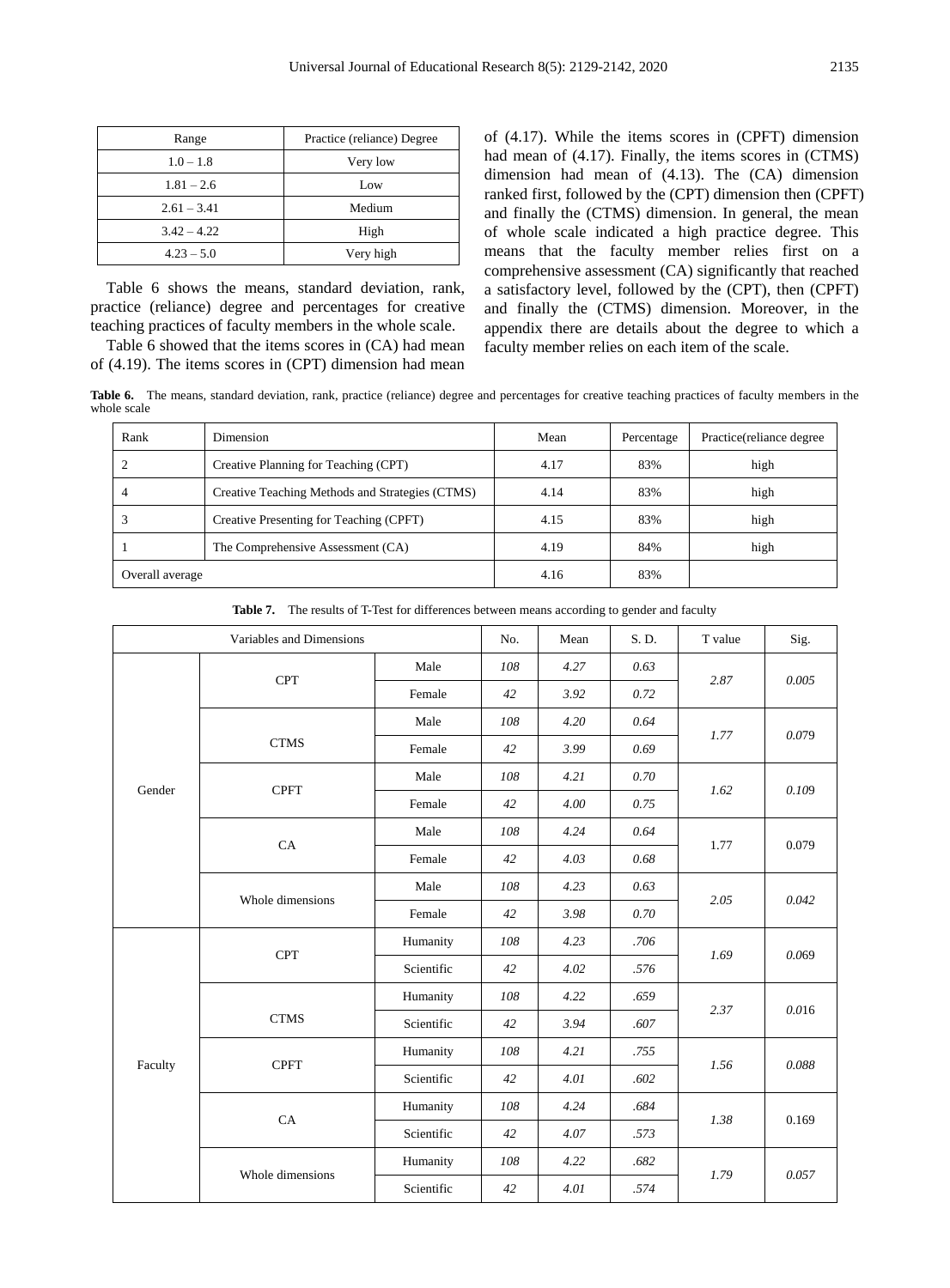To answer the third question, "Is there statistically significant differences in the level of creative teaching practices of faculty members according to gender, Academic Rank, Teaching experience and faculties?" T-Test and one-way analysis of variance are used. Table 7 below shows the results of T- Test in level of creative teaching practices of faculty members according to the gender and faculty.

Table 7 showed that the value of  $(t = 2.05)$  for whole dimensions indicated that there were statistically significant difference for the differences among the means. In other word, there were statistically significant differences among the responses of the sample on the

practice degree of faculty members for creative teaching practices according to gender. The value of  $(t = 1.79)$  for whole dimensions indicated that there were no statistically significant difference for the differences between the means, where the significant level is greater than (0.05). In other word, there were no statistically significant differences among the responses of the sample on the practice degree of faculty members for creative teaching practices according to faculty.

Table 8 shows the results of one-way analysis of variance in the level of creative teaching practices of faculty members according to the academic rank and teaching experience.

**Table 8.** The results of analysis of variance of differences among the means of responses of the sample about the practice degree of faculty members for creative teaching practices

|                        | variance source     |                       | Sum of Squares | df             | Mean Square | F     | Sig. |
|------------------------|---------------------|-----------------------|----------------|----------------|-------------|-------|------|
|                        |                     | <b>Between Groups</b> | 15.783         | $\overline{c}$ | 7.892       |       |      |
|                        | <b>CPT</b>          | Within Groups         | 52.452         | 147            | .357        | 22.17 | .472 |
|                        |                     | Total                 | 68.235         | 149            |             |       |      |
|                        |                     | <b>Between Groups</b> | 9.097          | $\overline{c}$ | 4.548       |       |      |
|                        | <b>CTMS</b>         | Within Groups         | 54.956         | 147            | .374        | 12.16 | .175 |
|                        |                     | Total                 | 64.053         | 149            |             |       |      |
|                        |                     | <b>Between Groups</b> | 11.825         | $\overline{c}$ | 5.912       |       |      |
| Academic<br>Rank       | <b>CPFT</b>         | Within Groups         | 65.312         | 147            | .444        | 13.30 | .253 |
|                        |                     | Total                 | 77.137         | 149            |             |       |      |
|                        |                     | <b>Between Groups</b> | 13.401         | 2              | 6.701       |       |      |
|                        | CA                  | Within Groups         | 50.954<br>147  |                | .347        | 19.33 |      |
|                        |                     | Total                 | 64.355         | 149            |             |       |      |
|                        |                     | <b>Between Groups</b> | 12.362         | $\overline{c}$ | 6.181       |       |      |
|                        | Whole<br>dimensions | Within Groups         | 52.342         | 147            | .356        | 17.36 | .335 |
|                        |                     | Total                 | 64.704         | 149            |             |       |      |
|                        |                     | <b>Between Groups</b> | 1.234          | $\overline{c}$ | .617        |       |      |
|                        | <b>CPT</b>          | Within Groups         | 67.001         | 147            | .456        | 1.354 | .261 |
|                        |                     | Total                 | 68.235<br>149  |                |             |       |      |
|                        |                     | <b>Between Groups</b> | .375           | $\overline{c}$ | .188        |       |      |
|                        | <b>CTMS</b>         | Within Groups         | 63.678         | 147            | .433        | .433  | .649 |
|                        |                     | Total                 | 64.053         | 149            |             |       |      |
|                        |                     | <b>Between Groups</b> | .581           | $\overline{c}$ | .290        |       |      |
| Teaching<br>experience | <b>CPFT</b>         | Within Groups         | 76.556         | 147            | .521        | .557  | .574 |
|                        |                     | Total                 | 77.137         | 149            |             |       |      |
|                        |                     | <b>Between Groups</b> | 1.389          | $\overline{c}$ | .695        |       |      |
|                        | CA                  | Within Groups         | 62.966         | 147            | .428        | 1.622 | .201 |
|                        |                     | Total                 | 64.355         | 149            |             |       |      |
|                        |                     | <b>Between Groups</b> | .767           | $\overline{c}$ | .383        |       |      |
|                        | Whole               | Within Groups         | 63.938         | 147            | .435        | .881  | .416 |
|                        | dimensions          | Total                 | 64.704         | 149            |             |       |      |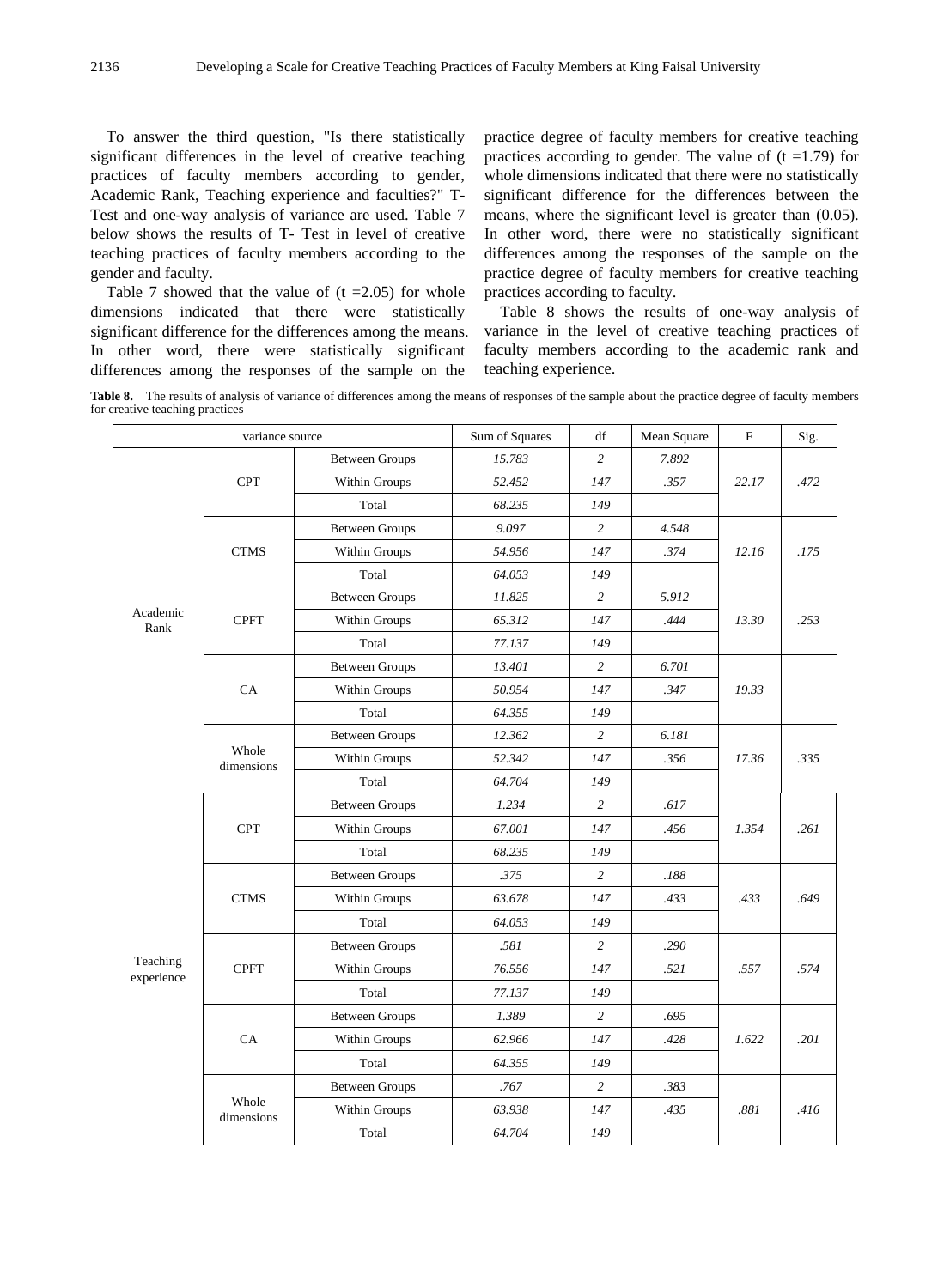Table 8 showed that there were no statistically significant differences in all dimensions of leadership abilities based on academic rank and teaching experience, where the significant level was greater than 0.05. In general, there were no statistically significant differences in creative teaching practices scale (total) based on academic rank and teaching experience.

## **6. Discussion of the Results**

The results showed that the faculty members' practices of the creative teaching planning were of a high degree because they provide an encouraging learning environment, clarify the appropriate action plan, involve students inpreparing, discussing, and brainstorming, and they link the topic with reality.As for the faculty members' practices of using the creative teaching methods and strategies, theywere also of a high degree because they use exciting questions aboutcreative thinking, encourage students to reach a creative solution and formulate the problem in their own style, use problem solving method and various methods of discussion, and practice imagination to develop students' creative ideas.As for the faculty members' practices of the creative teaching presentation, they were of a high degree because they train students on how to choose, organize, and present ideas with different techniques, link content to life skills, stimulate students,respect and accept their answers, and present meaningful assignments to the problem.As for the faculty members' practices of the comprehensive assessment, they were of a high degree, because they provide various and exciting questions. Moreover, they assess the student's progress compared to his/ hercolleagues' performance or to his/ her past performance. In addition, they use more than one method for evaluating.

In general, the findings of the study indicated that the faculty members rely on creative teaching practices with a high degree in the whole scale; this is confirmed by the study of Alaswed [3], Zamar [23].This result inconsistent with the study of Al-Lami and Lefta [6] and Alzanad and Shatnawi, [7]. This is due to several considerations; freedom to deal with students in flexible ways, the university holds courses continuously to develop faculty members professionally and providing the appropriate educational environment, where classrooms are equipped with different developed teaching aids and the suitable number of students in classroom. Furthermore, the duration of the lecture is suitable for conducting all kinds of teaching practices.

As for third question, the results of the One Way Analysis of Variance in the level of creative teaching practices showed that there were statistically significant differences based on gender in favor of males. This indicated that the reliance of the male on creative teaching practices was more than the females. This result was inconsistent to other research as Alzanad and Shatnawi, [7]; Alaswed [3] and Al-Lami and Lefta [6]. This could be due to the fact that males have more free time to learn and master the creative teaching practices more than females do.

The results also showed that there were no statistically significant differences based on faculty, which is confirmed by the study of Al-Lami and Lefta [6]. This is due to the fact that all faculty members took the same courses and training programs, in addition to the classroom environment in all the same colleges in terms of student numbers and classroom preparation. This result was inconsistent with the study of Alaswed [3] that found differences in creative teaching practices in favor of humanity colleges.

There were no statistically significant differences based on academic rank and teaching experience because all faculty members took the same courses and training programs, in addition to the classroom environment in all the same colleges in terms of student numbers and classroom preparation. This result was consistent with thestudy of Alaswed [3], while it was inconsistent with the study conducted byAlzanad and Shatnawi [7] and Al-Ghamdi [4].

#### **7. Recommendations**

- 1. Focusing more in training workshops on teaching methods and strategies because it came in the last rank of the reliance and interest of the faculty members, especially solving problems method and discussion method, because its items came in the last rank of dimension and scale as a whole.
- 2. Since there are differences between male and female teaching staff at the level of creative teaching practices, this calls conducting research on the reasons for the difference.
- 3. Preparing studies that determine the level of performance of faculty members in creative teaching practices.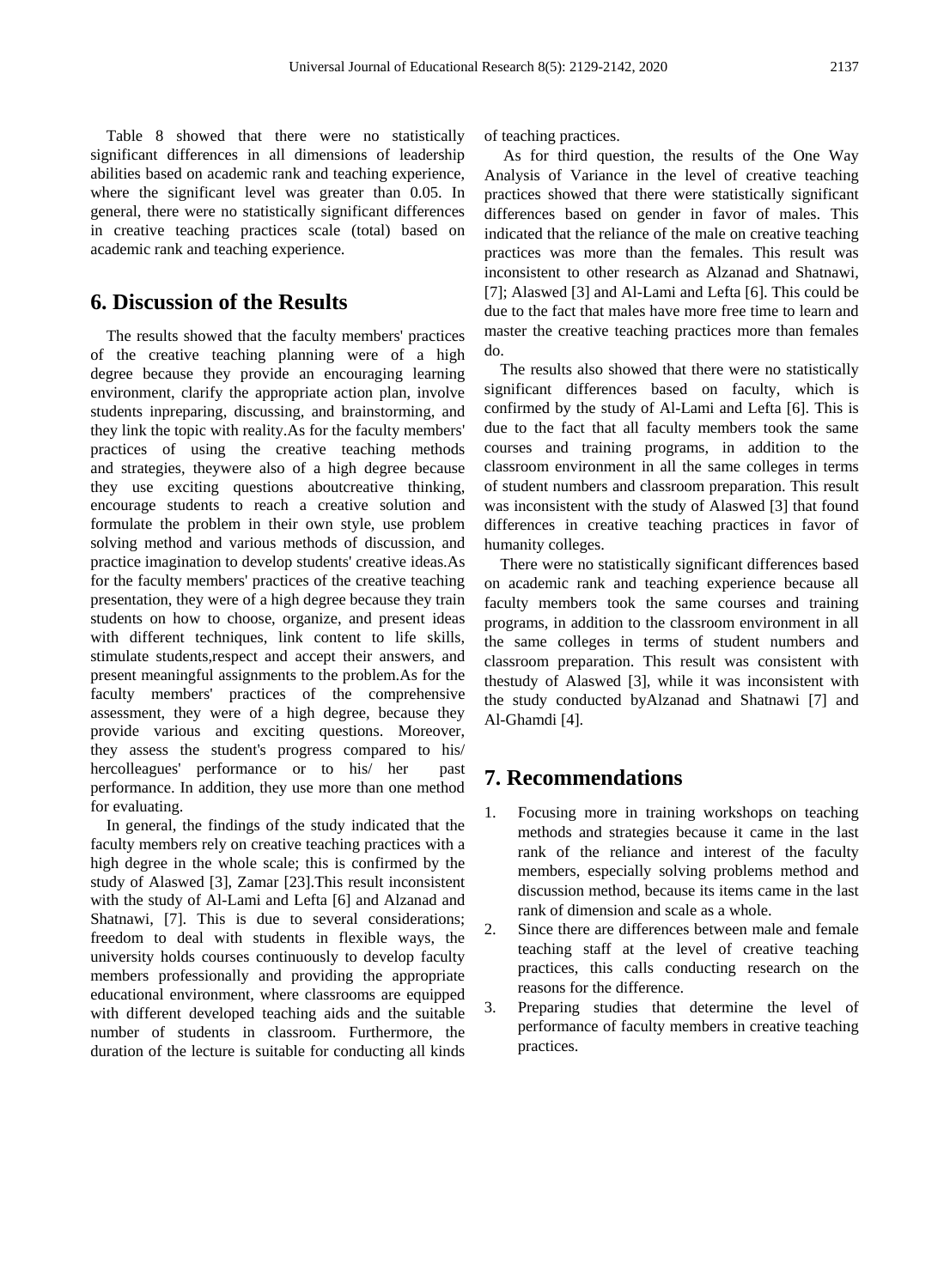# **Appendix**

**Table 9.** The means, rank, practice degree and percentages for Dimension of Creative Planning for Teaching (CPT)

| Rank | <b>Item</b>    | Mean   | Percentage | <b>Practice(reliance)</b> Degree |
|------|----------------|--------|------------|----------------------------------|
|      | H1             | 4.3400 | 87%        | Very high                        |
| 2    | H10            | 4.2600 | 85%        | Very high                        |
| 3    | H7             | 4.2400 | 85%        | Very high                        |
| 4    | H8             | 4.2000 | 84%        | high                             |
| 5    | H <sub>6</sub> | 4.1800 | 84%        | high                             |
| 6    | H <sub>9</sub> | 4.1400 | 83%        | high                             |
| 7    | H2             | 4.1400 | 83%        | high                             |
| 8    | H <sub>3</sub> | 4.1000 | 82%        | high                             |
| 9    | H <sub>4</sub> | 4.0800 | 82%        | high                             |
| 10   | H <sub>5</sub> | 4.0200 | 80%        | high                             |

**Table 10.** The means, rank, practice degree and percentages for Dimension of Creative Teaching Methods and Strategies (CTM)

| Rank | Item            | Mean   | Percentage | <b>Practice (reliance) Degree</b> |
|------|-----------------|--------|------------|-----------------------------------|
|      | T <sub>9</sub>  | 4.3000 | 85%        | Very high                         |
| 2    | T <sub>7</sub>  | 4.2600 | 85%        | Very high                         |
| 3    | T <sub>2</sub>  | 4.2000 | 84%        | high                              |
| 4    | T <sub>10</sub> | 4.2000 | 84%        | high                              |
| 5    | T <sub>12</sub> | 4.1800 | 84%        | high                              |
| 6    | T13             | 4.1800 | 84%        | high                              |
| 7    | T1              | 4.1600 | 83%        | high                              |
| 8    | T <sub>3</sub>  | 4.1400 | 83%        | high                              |
| 9    | T11             | 4.1200 | 83%        | high                              |
| 10   | T <sub>6</sub>  | 4.1000 | 82%        | high                              |
| 11   | T <sub>8</sub>  | 4.0800 | 82%        | high                              |
| 12   | T <sub>5</sub>  | 3.9800 | 80%        | high                              |
| 13   | T <sub>4</sub>  | 3.9200 | 78%        | high                              |

**Table 11.** The means, rank, practice degree and percentages for Dimension of Creative Presenting for Teaching (CPFT)

| Rank           | <b>Item</b>    | Mean   | Percentage | <b>Practice(reliance)</b> Degree |
|----------------|----------------|--------|------------|----------------------------------|
| 1              | I <sub>5</sub> | 4.2600 | 85%        | Very high                        |
| $\overline{c}$ | I9             | 4.2200 | 84%        | high                             |
| 3              | I1             | 4.2000 | 84%        | high                             |
| 4              | I2             | 4.2000 | 84%        | high                             |
| 5              | I8             | 4.1800 | 84%        | high                             |
| 6              | I6             | 4.1800 | 84%        | high                             |
| 7              | I3             | 4.1800 | 84%        | high                             |
| 8              | I4             | 4.1600 | 83%        | high                             |
| 9              | <b>I14</b>     | 4.1400 | 83%        | high                             |
| 10             | <b>I13</b>     | 4.1000 | 82%        | high                             |
| 11             | 110            | 4.1000 | 82%        | high                             |
| 12             | I7             | 4.0800 | 82%        | high                             |
| 13             | I12            | 4.0800 | 82%        | high                             |
| 14             | I11            | 4.0400 | 81%        | high                             |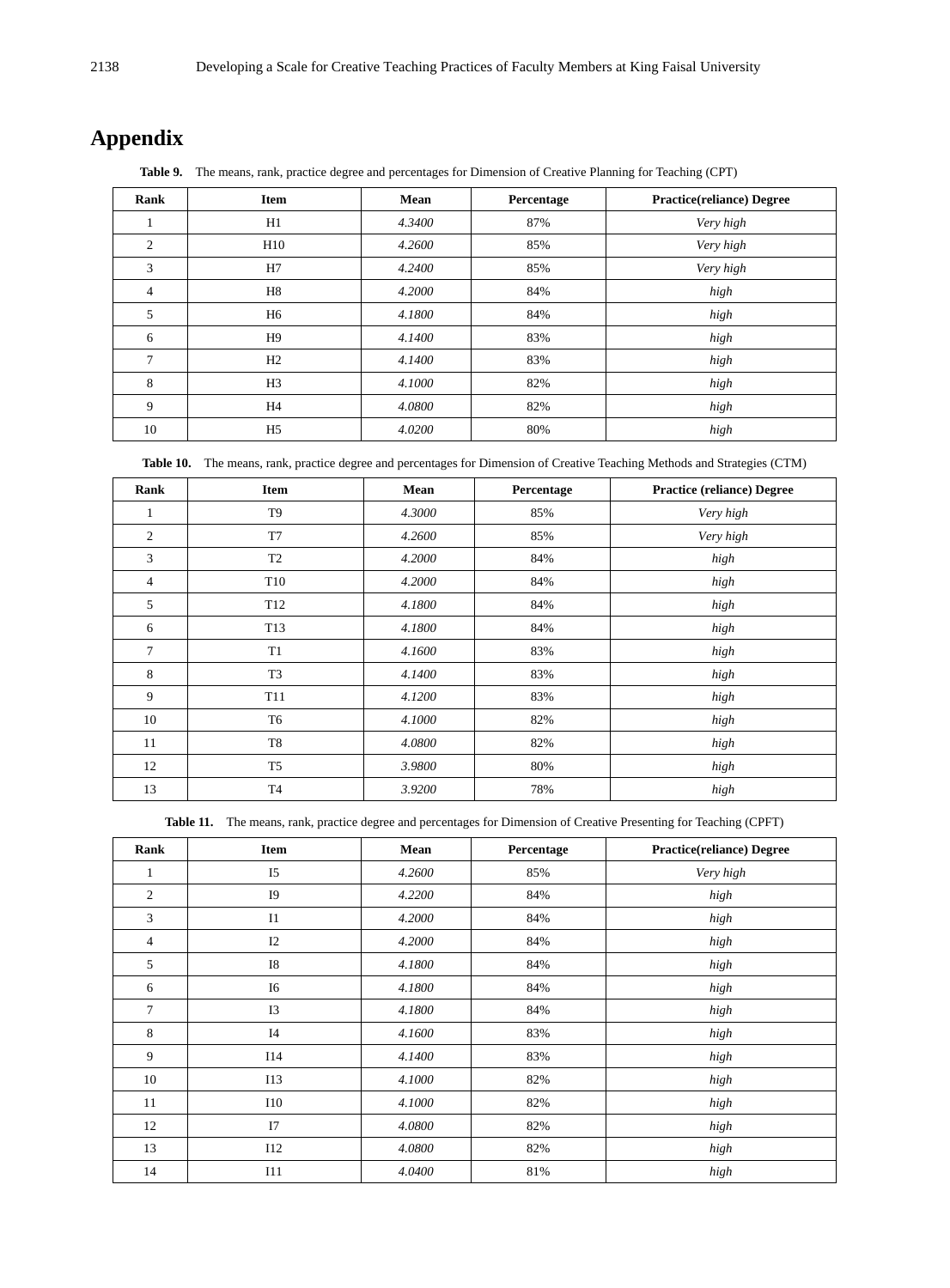| Rank           | Item           | Mean   | Percentage | <b>Practice (reliance) Degree</b> |
|----------------|----------------|--------|------------|-----------------------------------|
| 1              | A <sub>1</sub> | 4.3000 | 86%        | Very high                         |
| 2              | A2             | 4.3000 | 86%        | Very high                         |
| 3              | A11            | 4.2400 | 85%        | Very high                         |
| $\overline{4}$ | A4             | 4.2000 | 84%        | high                              |
| 5              | A12            | 4.2000 | 84%        | high                              |
| 6              | A5             | 4.2000 | 84%        | high                              |
| $\tau$         | A <sub>3</sub> | 4.1800 | 84%        | high                              |
| 8              | A10            | 4.1800 | 84%        | high                              |
| 9              | A6             | 4.1800 | 84%        | high                              |
| 10             | A <sub>9</sub> | 4.1600 | 83%        | high                              |
| 11             | A13            | 4.1400 | 83%        | high                              |
| 12             | A8             | 4.1000 | 82%        | high                              |
| 13             | A7             | 4.0800 | 82%        | high                              |

**Table 12.** The means, rank, practice degree and percentages for Dimension of the Comprehensive Assessment (CA)

# **"Developing a Scale for Creative University Teaching Practices at King Faisal University Using Rasch Model Analysis"**

Dear Teaching Staff,

Please answer the questions as honest as possible. It is not a test, so there are no right or wrong answers. Your answer is confidential. They will be merely used for the purposes of study.

Thank you for your cooperation

#### **Part A: Biographical Information**

For statistical purposes only. Place a tick where appropriate.

| 1              | Gender              | Male<br>Female                                                                    |
|----------------|---------------------|-----------------------------------------------------------------------------------|
| 2              | Academic Rank       | Professor<br><b>Associate Professor</b><br><b>Assistant Professor</b><br>Lecturer |
| 3              | Teaching experience | Less than 5 years<br>From 5 to 10 years<br>More than 10 years                     |
| $\overline{4}$ | Faculty             | Scientific Faculties<br><b>Humanity Faculties</b>                                 |

Please respond to the following items indicating your viewpoint with each item listed below by placing a tick  $(\sqrt{})$  in the appropriate box to the right of the corresponding items.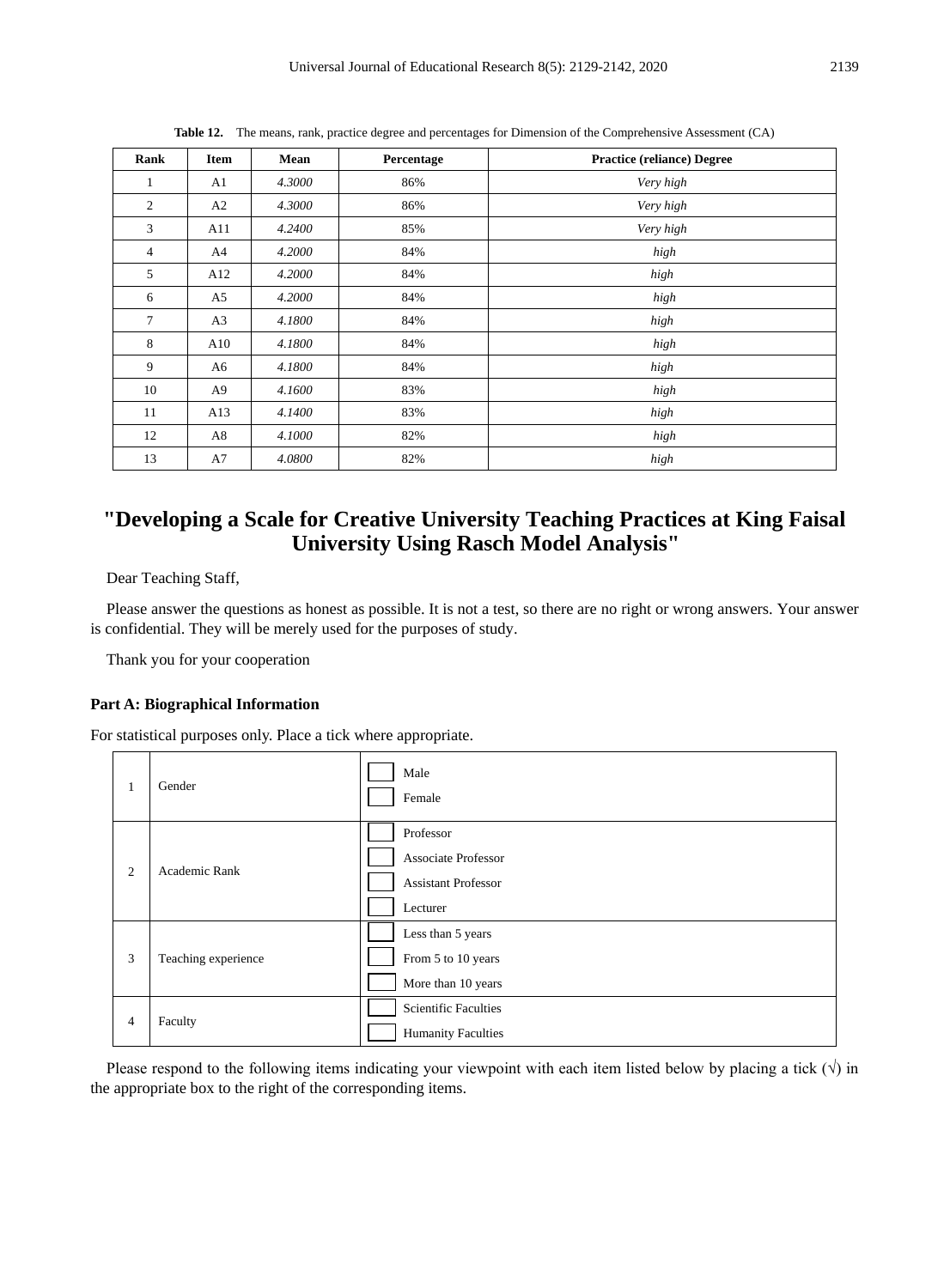#### **Part B: Dimensions of scale**

#### **First Dimension:** Creative Planning for Teaching (CPT).

| Ability        |                                                                                                   | Degree of practice |      |          |     |          |  |
|----------------|---------------------------------------------------------------------------------------------------|--------------------|------|----------|-----|----------|--|
|                | Items(H)                                                                                          | Very High          | High | Moderate | Low | Very Low |  |
| $\mathbf{1}$   | I plan to provide teaching-learning environment for<br>generating creative ideas                  |                    |      |          |     |          |  |
| 2              | I provide teaching-learning environment that is able to<br>develop creative thinking skills       |                    |      |          |     |          |  |
| 3              | I present ideas interestingly to students according to goals.                                     |                    |      |          |     |          |  |
| $\overline{4}$ | I help my students to connect their past experiences to the<br>lecture topic                      |                    |      |          |     |          |  |
| 5              | I plan to engage students and help to prepare the lecture.                                        |                    |      |          |     |          |  |
| 6              | I engage my students in the introduction process by asking<br>questions about the prior lecture.  |                    |      |          |     |          |  |
| $\overline{7}$ | I plan to involve students in discussing their required<br>information and reports                |                    |      |          |     |          |  |
| 8              | I excite my students by presenting a related problem to<br>link the topic with reality.           |                    |      |          |     |          |  |
| 9              | I encourage my students to relate new knowledge to prior<br>knowledge for promoting new knowledge |                    |      |          |     |          |  |
| 10             | I plan to do clarify the appropriate action plan.                                                 |                    |      |          |     |          |  |

#### **Second Dimension:** Creative Teaching Methods and Strategies (CTMS).

|                | Ability                                                                                                                                            | Degree of practice |      |          |     |          |
|----------------|----------------------------------------------------------------------------------------------------------------------------------------------------|--------------------|------|----------|-----|----------|
|                | Items $(T)$                                                                                                                                        | Very High          | High | Moderate | Low | Very Low |
| $\mathbf{1}$   | I ask questions of creative thinking to attract the attention of<br>students to keep them in case of activity and participation                    |                    |      |          |     |          |
| $\overline{c}$ | I encourage my students and promote when they come up<br>with a creative solution to the problem.                                                  |                    |      |          |     |          |
| 3              | I use role-play style to develop fluency skill, communication,<br>and discussion management.                                                       |                    |      |          |     |          |
| $\overline{4}$ | I present the lecture in the form of educational problems that<br>require appropriate solutions                                                    |                    |      |          |     |          |
| 5              | I encourage oral discussion to produce creative ideas                                                                                              |                    |      |          |     |          |
| 6              | I encourage my students to engage in collaborative groups<br>based on the diversity of their ability to conduct research                           |                    |      |          |     |          |
| $\tau$         | I present a number of synonyms for one concept and various<br>interpretations of shapes and statistics                                             |                    |      |          |     |          |
| 8              | I encourage my students to relate their new knowledge to<br>future goals/work                                                                      |                    |      |          |     |          |
| 9              | I use a variety of styles in discussion to generate creative<br>ideas for students.                                                                |                    |      |          |     |          |
| 10             | I distribute questions effectively to motivate students to<br>creative work.                                                                       |                    |      |          |     |          |
| 11             | I encourage my students to reformulate the problem in their<br>own style                                                                           |                    |      |          |     |          |
| 12             | I train my students to practice Imagination to develop their<br>creative ideas in order to generate solutions to problems with<br>a future vision. |                    |      |          |     |          |
| 13             | I help my students to build new knowledge by providing<br>different techniques (telling stories, statistics, hand out,<br>activities etc)          |                    |      |          |     |          |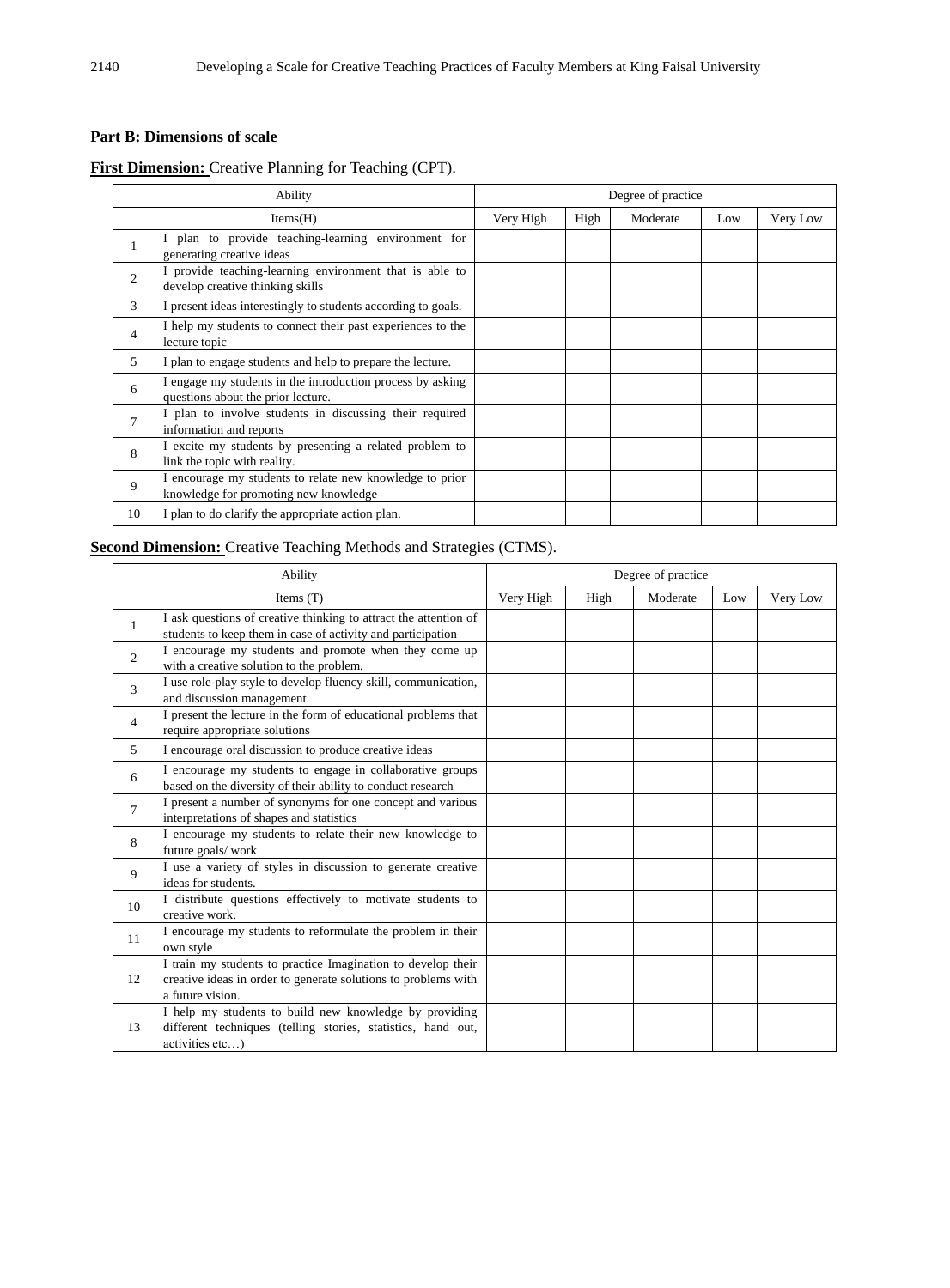| <b>Third Dimension:</b> Creative Presenting for Teaching (CPFT). |  |  |  |  |  |
|------------------------------------------------------------------|--|--|--|--|--|
|------------------------------------------------------------------|--|--|--|--|--|

| Ability        |                                                                                                                                                                   | Degree of practice |  |  |          |  |
|----------------|-------------------------------------------------------------------------------------------------------------------------------------------------------------------|--------------------|--|--|----------|--|
|                | Very High<br>Moderate<br>Items $(I)$<br>High<br>Low                                                                                                               |                    |  |  | Very Low |  |
| $\mathbf{1}$   | I train my students on how to choose and discuss ideas in an<br>organized way to solve problems.                                                                  |                    |  |  |          |  |
| $\overline{c}$ | I urge my students to find additional research resources to<br>enrich their information about the lecture                                                         |                    |  |  |          |  |
| 3              | I enrich my student information by expressing their opinions<br>on the content of the lecture at the end of the lecture                                           |                    |  |  |          |  |
| 4              | I present ideas with different techniques to attract student<br>interest and transfer responsibility of questions and<br>discussion to students whenever possible |                    |  |  |          |  |
| 5              | I help my students to connect the lecture content to life skills                                                                                                  |                    |  |  |          |  |
| 6              | I respect and accept student answers, regardless of their<br>validity (Correct answer)                                                                            |                    |  |  |          |  |
| $\tau$         | I create situations that require the linking of more than one<br>concept, relationship or skill                                                                   |                    |  |  |          |  |
| 8              | I stimulate my students' to provide unfamiliar ideas and<br>concepts that require new solutions                                                                   |                    |  |  |          |  |
| 9              | I give creative organization skills during explaining the<br>lecture                                                                                              |                    |  |  |          |  |
| 10             | I excite my students to analyze the problem in all its aspects<br>during the presentation of lecture                                                              |                    |  |  |          |  |
| 11             | I present meaningful assignments to the problem that help<br>students to understand the lecture effectively                                                       |                    |  |  |          |  |
| 12             | I connect the content of the lecture with the students' needs<br>and their external environment                                                                   |                    |  |  |          |  |
| 13             | I ask my students to describe their challenges in applying<br>what is taught in real world problem                                                                |                    |  |  |          |  |
| 14             | I help my students to connect the learning with religion and<br>societal values                                                                                   |                    |  |  |          |  |

#### **Forth Dimension**: The Comprehensive Assessment (CA)

| Ability        |                                                                                                                                   | Degree of practice |      |          |     |          |
|----------------|-----------------------------------------------------------------------------------------------------------------------------------|--------------------|------|----------|-----|----------|
|                | Items $(A)$                                                                                                                       | Very High          | High | Moderate | Low | Very Low |
| $\mathbf{1}$   | I present various exciting questions to test student<br>knowledge                                                                 |                    |      |          |     |          |
| $\overline{2}$ | I ask my students the general ideas and questions about the<br>topic to diagnose their knowing to them.                           |                    |      |          |     |          |
| 3              | I ask my students to prepare research papers and<br>educational baggage to enrich the learning course                             |                    |      |          |     |          |
| 4              | I assess the student's progress compared to his colleagues'<br>performance                                                        |                    |      |          |     |          |
| 5              | I judge the student's progress level compared to his past<br>performance                                                          |                    |      |          |     |          |
| 6              | I take into account the diversity of exam questions and<br>graded their difficulty                                                |                    |      |          |     |          |
| 7              | I use open-ended questions to develop students 'creative<br>abilities                                                             |                    |      |          |     |          |
| 8              | I ask many questions that can stimulate creative thinking<br>among students                                                       |                    |      |          |     |          |
| 9              | I use probing questions when the answers are vague or<br>ambiguous or when we want to obtain more specific or<br>in-depth answers |                    |      |          |     |          |
| 10             | I use more than one method for evaluating a single skill                                                                          |                    |      |          |     |          |
| 11             | I diagnose the strengths and weaknesses through student<br>performance                                                            |                    |      |          |     |          |
| 12             | I rely on the observation method to know some of the<br>performance skills among students                                         |                    |      |          |     |          |
| 13             | I use the peer-based assessment method to evaluate one<br>another's achievement                                                   |                    |      |          |     |          |